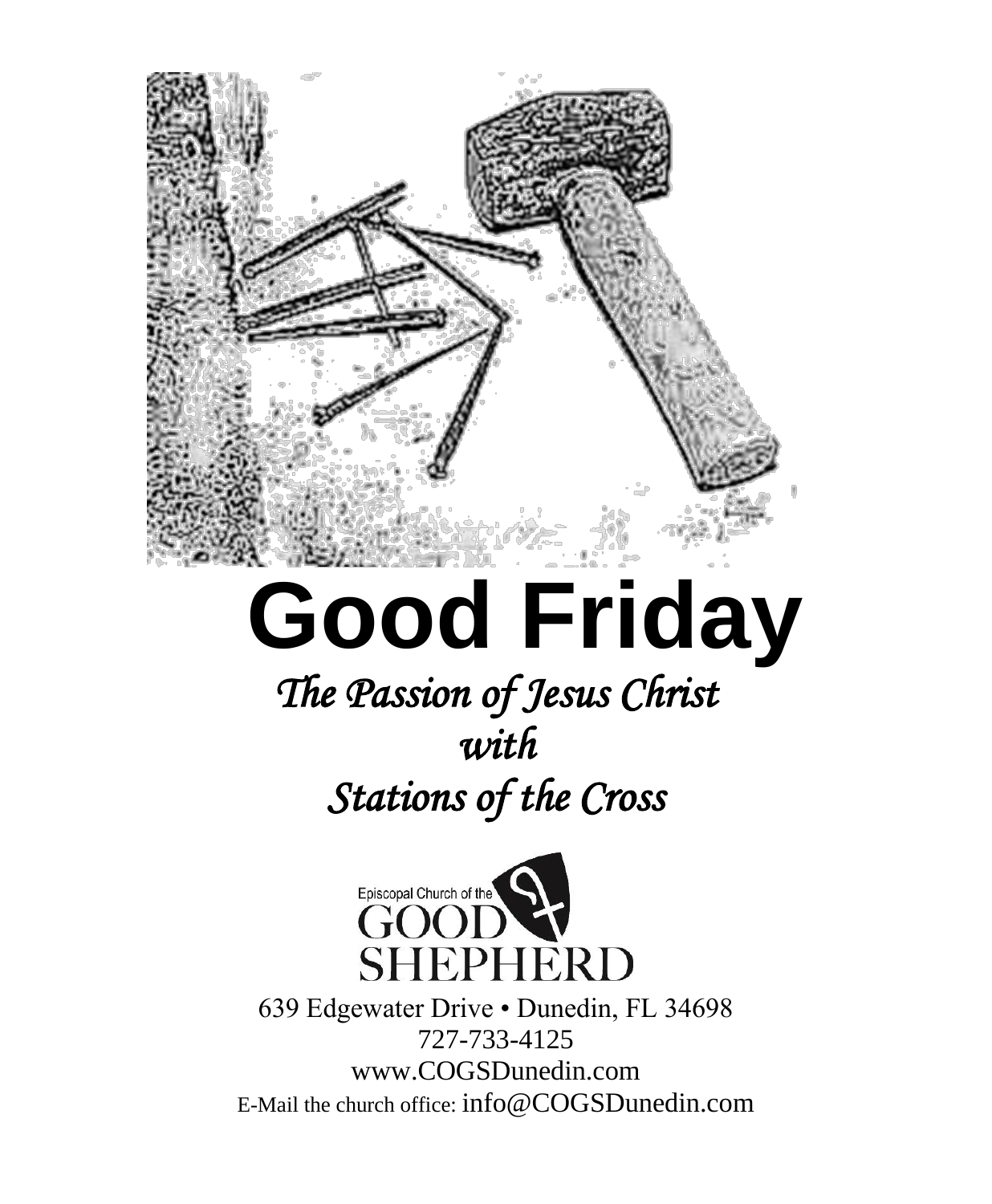### *The Passion of Jesus Christ*

*Symbols used:*  $\Box$  Lector •  $\Box$  Jesus Christ •  $\Box$  Congregation • P Pontius Pilate ● D Deacon

#### **PRELUDE WELCOME OPENING PRAYER**

**SONG** *Go to Dark Gethsemane* Tune: *Rock of Ages*

*Go to dark Gethsemane, ye that feel the tempter's power; Your Redeemer's conflict see; watch with him one bitter hour. Turn not from his griefs away; learn of Jesus Christ to pray.*

*See him at the judgment hall, beaten, bound, reviled, arraigned; O the wormwood and the gall! O the pangs his soul sustained! Shun not suffering, shame, or loss; learn of Christ to bear the cross.*

#### **Part I: Arrest and Religious Trial – Matthew 26:57–27:10**

L *We begin in the Garden of Gethsemane, where Jesus is spending the night in prayer, seeking to be spared the trials before him. After he has prayed for the third time, he is speaking to Peter, James and John.*

While he was still speaking, suddenly a crowd came, and the one called Judas, one of the twelve, was leading them. He approached Jesus to kiss him; but Jesus said to him,

- $\mathbb{F}$  "Judas, is it with a kiss that you are betraying the Son of Man?"
- L Those who had arrested Jesus took him to Caiaphas the high priest, in whose house the scribes and the elders had gathered. But Peter was following him at a distance, as far as the courtyard of the high priest; and going inside, he sat with the guards in order to see how this would end.
- L Now the chief priests and the whole council were looking for false testimony against Jesus so that they might put him to death, but they found none, though many false witnesses came forward. At last two came forward and said,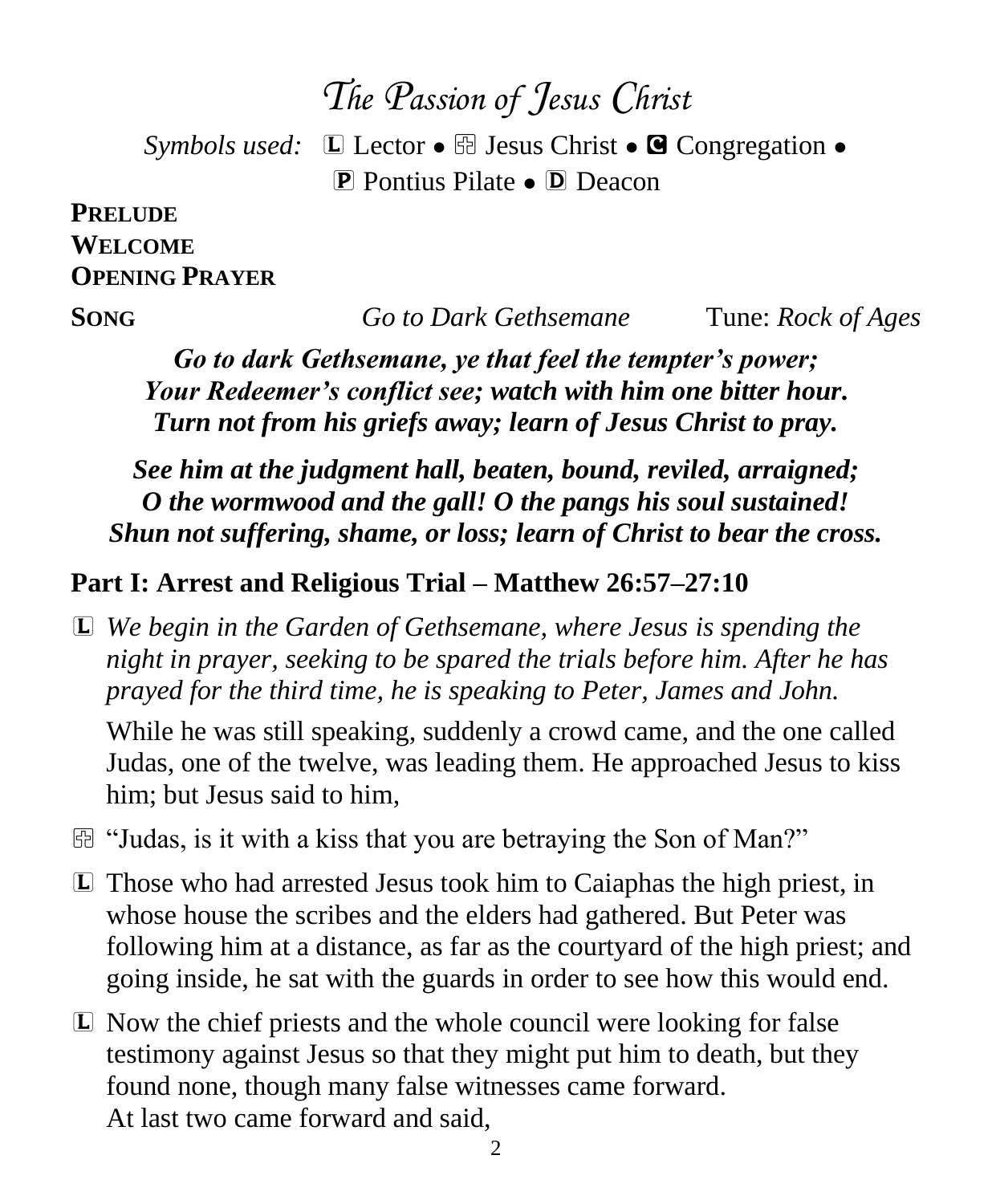#### C **"This fellow said, 'I am able to destroy the temple of God and to build it in three days.' "**

- L The high priest stood up and said,
- L "Have you no answer? What is it that they testify against you?"
- L But Jesus was silent. Then the high priest said to him,
- L "I put you under oath before the living God, tell us if you are the Messiah, the Son of God."
- L Jesus said to him,
- **E** "You have said so. But I tell you, from now on you will see the Son of Man seated at the right hand of Power and coming on the clouds of heaven."
- L Then the high priest tore his clothes and said,
- L "He has blasphemed! Why do we still need witnesses? You have now heard his blasphemy. What is your verdict?"
- L They answered,

#### C **"He deserves death."**

L Then they spat in his face and struck him; and some slapped him, saying,

#### C **"Prophesy to us, you Messiah! Who is it that struck you?"**

- L Now Peter was sitting outside in the courtyard. A servant-girl came to him and said,
- L "You also were with Jesus the Galilean."
- L But he denied it before all of them, saying,

#### C **"I do not know what you are talking about."**

- L When he went out to the porch, another servant-girl saw him, and she said to the bystanders,
- L "This man was with Jesus of Nazareth."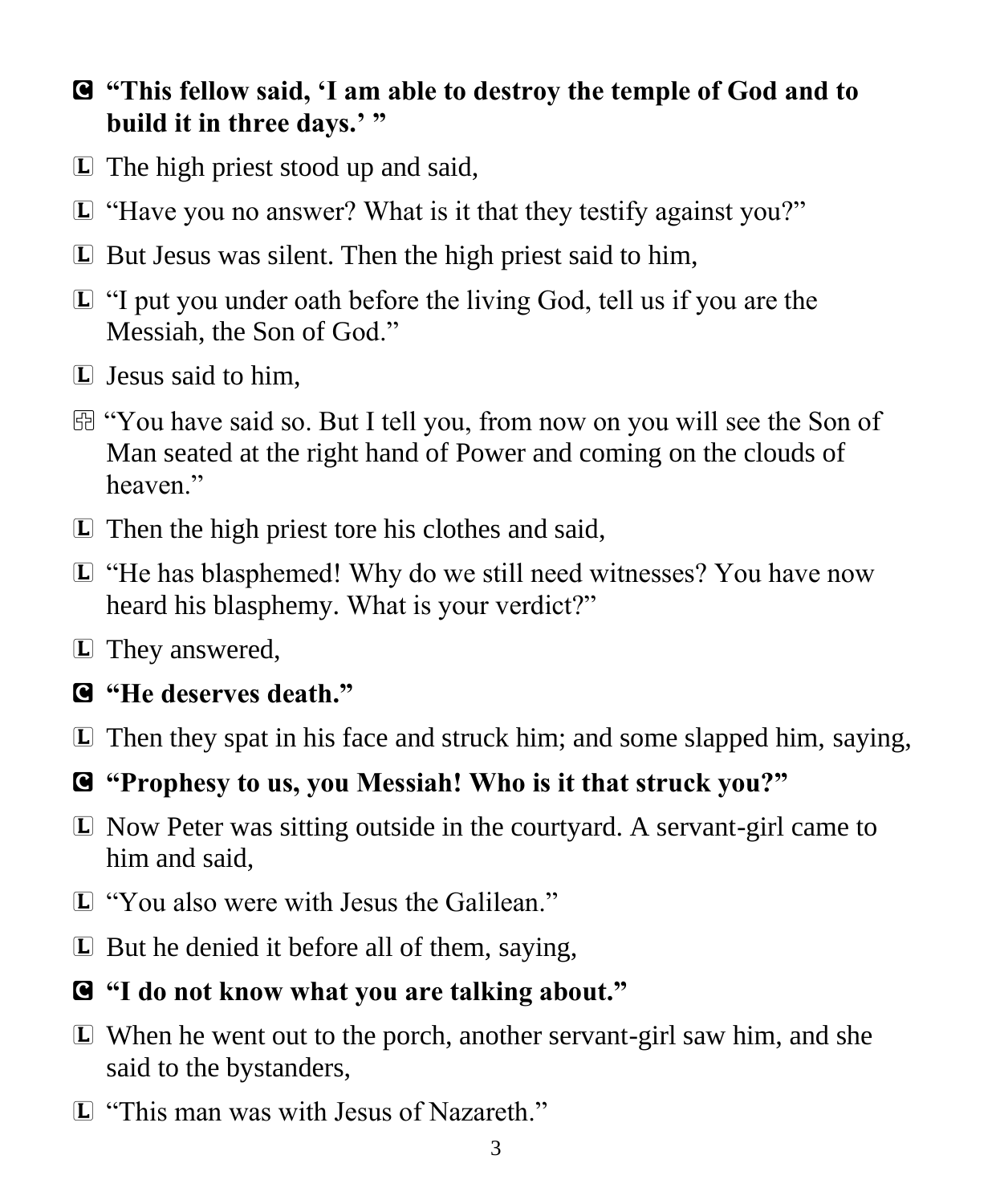L Again he denied it with an oath,

#### C **"I do not know the man."**

- L After a little while the bystanders came up and said to Peter,
- L "Certainly you are also one of them, for your accent betrays you."
- L Then he began to curse, and he swore an oath,

#### C **"I do not know the man!"**

- L At that moment the cock crowed. Then Peter remembered what Jesus had said:
- **E** "Before the cock crows, you will deny me three times."
- L And he went out and wept bitterly. When morning came, all the chief priests and the elders of the people conferred together against Jesus in order to bring about his death. They bound him, led him away, and handed him over to Pilate the governor.
- L When Judas, his betrayer, saw that Jesus was condemned, he repented and brought back the thirty pieces of silver to the chief priests and the elders. He said,

#### C **"I have sinned by betraying innocent blood."**

- L But the chief priests and the elders said,
- L "What is that to us? See to it yourself."
- L Throwing down the pieces of silver in the temple, he departed; and he went and hanged himself. But the chief priests, taking the pieces of silver, said,
- $\mathbb{L}$  "It is not lawful to put them into the treasury, since they are blood money."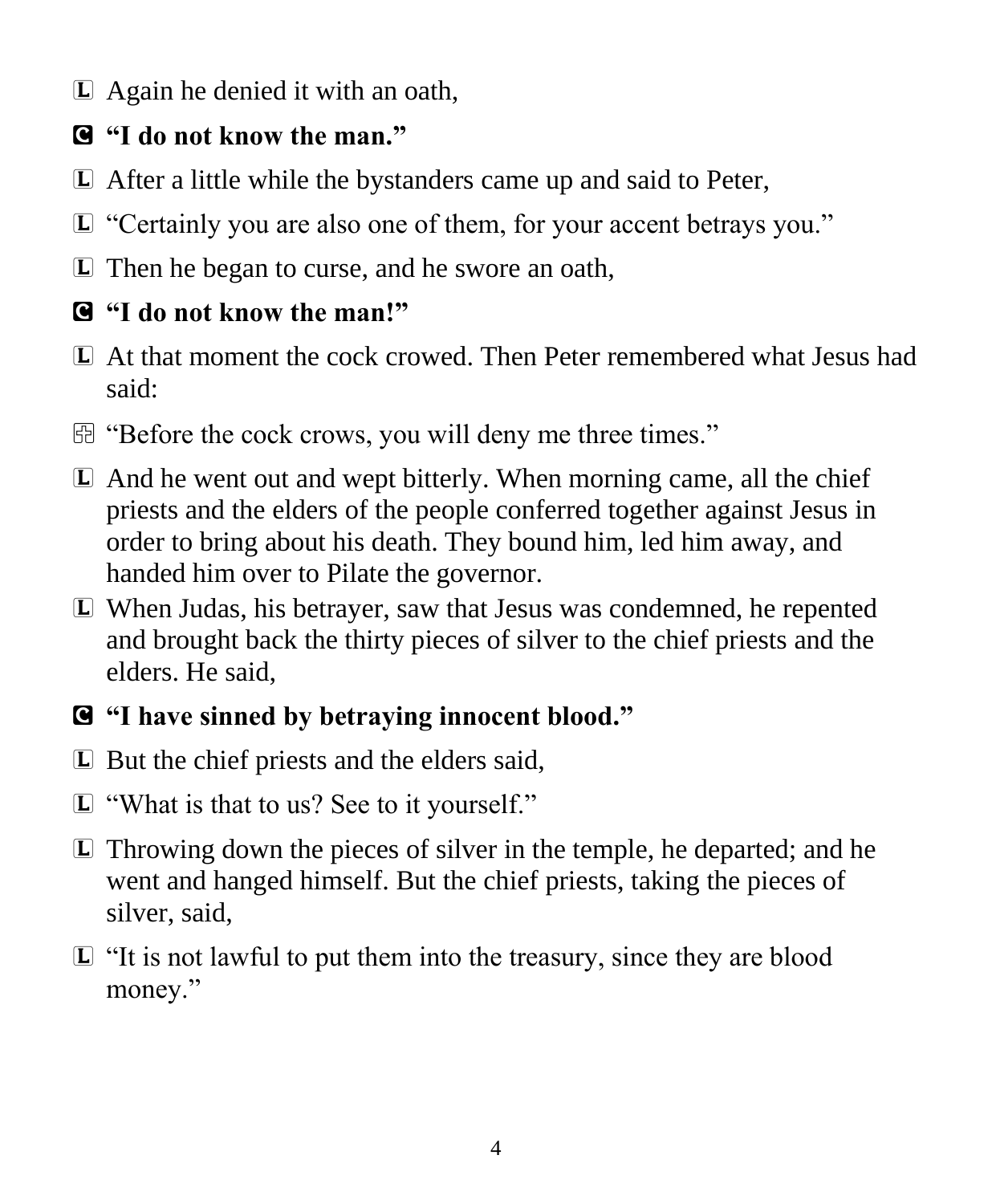- L After conferring together, they used them to buy the potter's field as a place to bury foreigners. For this reason, that field has been called the Field of Blood to this day. Then was fulfilled what had been spoken through the prophet Jeremiah, saying,
- L "And they took the thirty pieces of silver, the price of the one on whom a price had been set, on whom some of the people of Israel had set a price, and they gave them for the potter's field, as the Lord commanded me."

#### **Part II: Civil Trial – Matthew 27:2**

L *After his trial by the religious leaders, they took Jesus for a civil trial, as the Romans controlled the law enforcement of the occupied territory. This meant they had to come up with a violation of Roman law (as opposed to Jewish law) with which to charge Jesus. Treason — setting oneself up as a rival to Caesar — was the perfect approach to accomplish this.*

#### **THE FIRST STATION… JESUS IS CONDEMNED TO DEATH**

L Jesus stands in the most human of places. He has already experienced profound solidarity with so many on this earth, by being beaten and tortured. Now he is wrongfully condemned to punishment by death.

His commitment to entering our lives completely begins its final steps. He has said "Yes" to God and placed his life in God's hands.

Follow him in this final surrender, and contemplate with reverence each place along the way, as he is broken and given for us.

This is for us. That we might be free. That we might have eternal life. As the journey begins we ask to be with Jesus. To follow his journey.

- L Now Jesus stood before the governor; and the governor asked him,
- P "Are you the King of the Jews?"
- L Jesus said,
- T "You say so."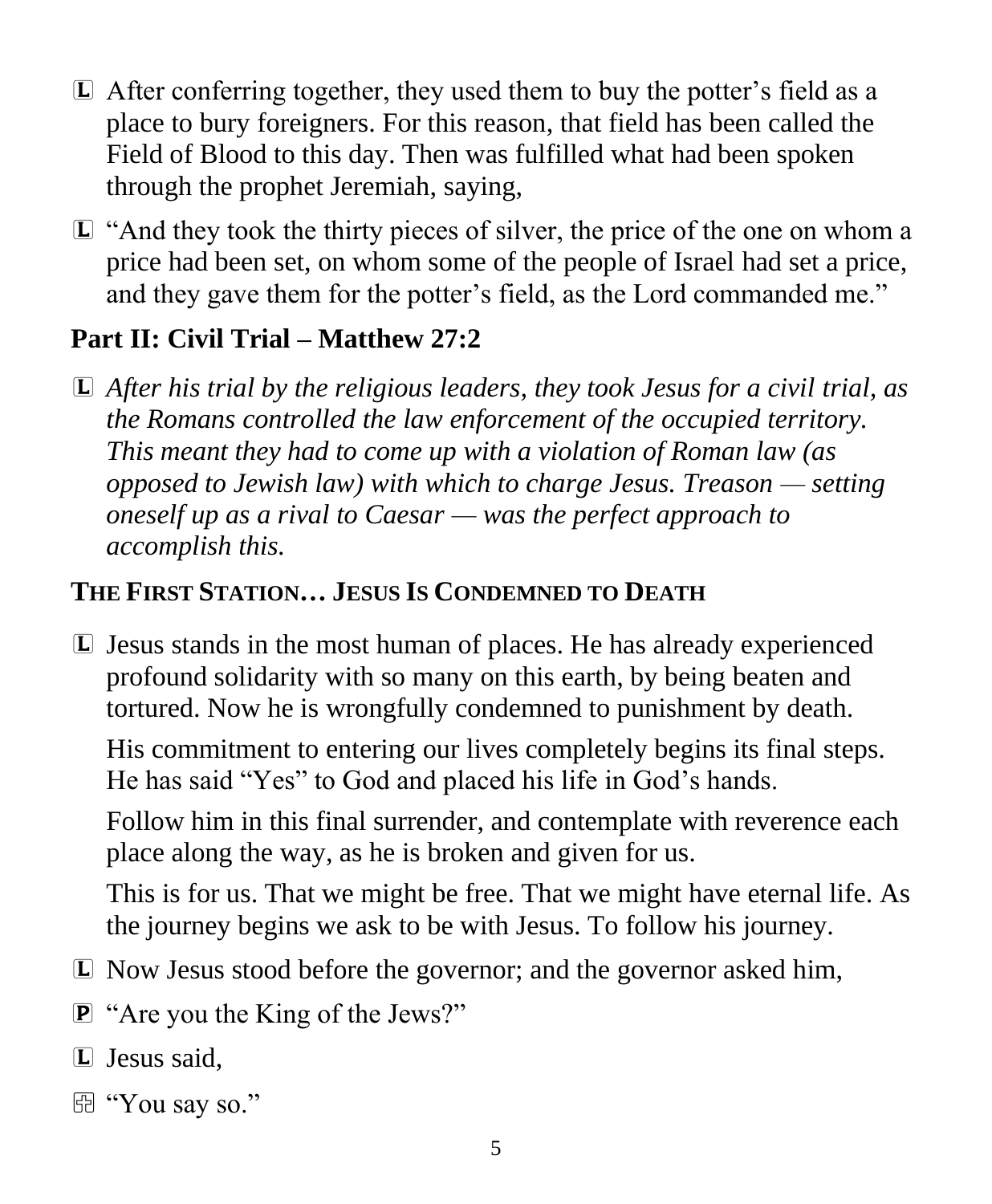- L But when he was accused by the chief priests and elders, he did not answer. Then Pilate said to him,
- P "Do you not hear how many accusations they make against you?"
- L But he gave him no answer, not even to a single charge, so that the governor was greatly amazed. Now at the festival the governor was accustomed to release a prisoner for the crowd, anyone whom they wanted. At that time they had a notorious prisoner, called Jesus Barabbas. So after they had gathered, Pilate said to them,
- P "Whom do you want me to release for you, Jesus Barabbas or Jesus who is called the Messiah?"
- L For he realized that it was out of jealousy that they had handed him over. While he was sitting on the judgment seat, his wife sent word to him,
- L "Have nothing to do with that innocent man, for today I have suffered a great deal because of a dream about him."
- L Now the chief priests and the elders persuaded the crowds to ask for Barabbas and to have Jesus killed. The governor again said to them,
- P "Which of the two do you want me to release for you?"
- L And they said,

#### C **"Barabbas."**

- L Pilate said to them,
- $\overline{P}$  "Then what should I do with Jesus who is called the Messiah?"
- L All of them said,

#### C **"Let him be crucified!"**

- L Then he asked,
- P "Why, what evil has he done?" But they shouted all the more,

#### C **"Let him be crucified!"**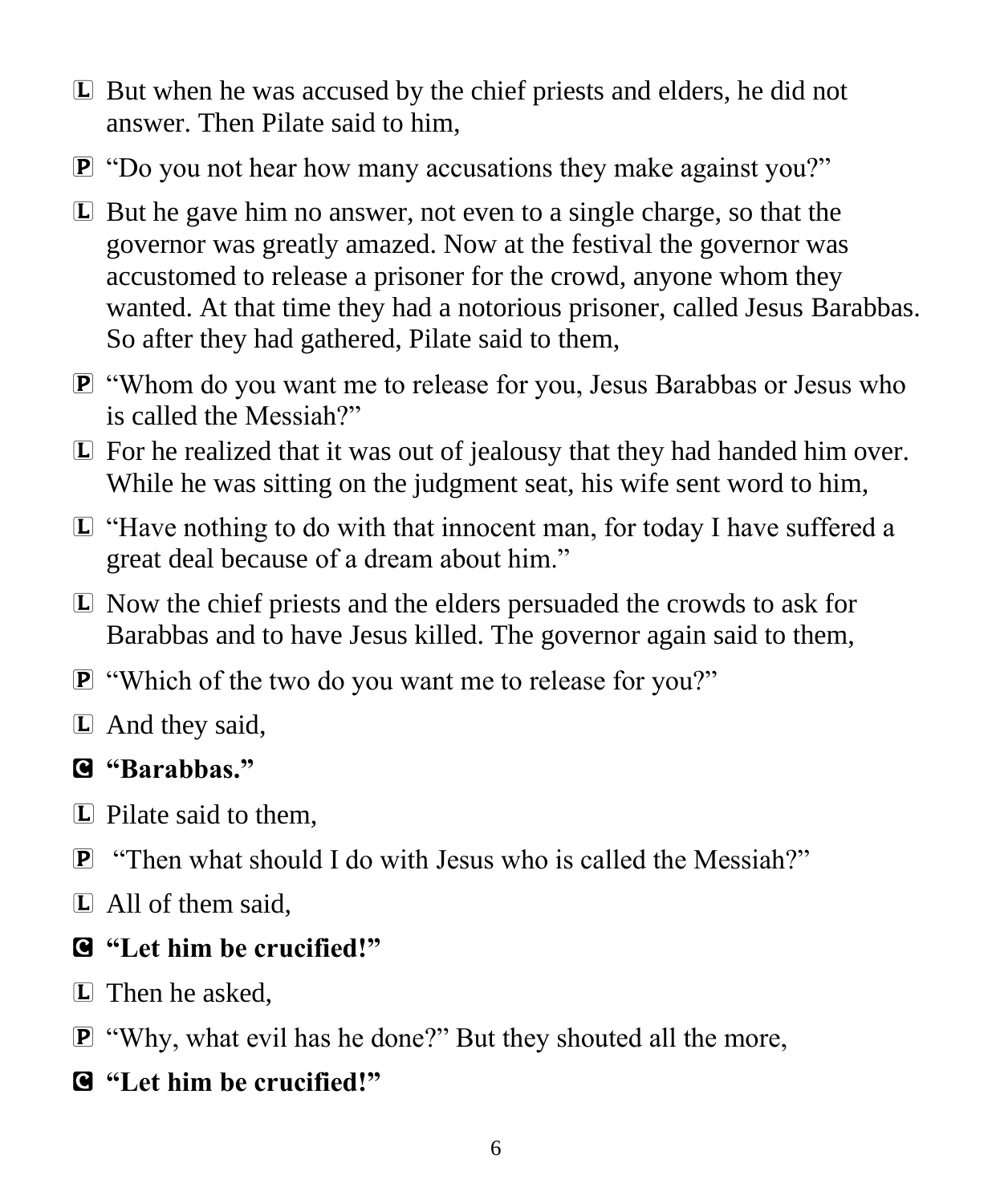- L So when Pilate saw that he could do nothing, but rather that a riot was beginning, he took some water and washed his hands before the crowd, saying,
- $\mathbb{P}$  "I am innocent of this man's blood; see to it yourselves."  $\mathbb{L}$  Then the people as a whole answered,

#### C **"His blood be on us and on our children!"**

L So he released Barabbas for them.

After flogging Jesus, he handed him over to be crucified. Then the soldiers of the governor took Jesus into the governor's headquarters, and they gathered the whole cohort around him. They stripped him and put a scarlet robe on him, and after twisting some thorns into a crown, they put it on his head. They put a reed in his right hand and knelt before him and mocked him, saying,

#### C **"Hail, King of the Jews!"**

L They spat on him, and took the reed and struck him on the head. After mocking him, they stripped him of the robe and put his own clothes on him. Then they led him away to crucify him.

#### **SONG** *O Sacred Head, Sore Wounded* 168, vs. 1, 4

**O sacred head, sore wounded, defiled and put to scorn; O kingly head, surrounded with mocking crown of thorn: what sorrow mars thy grandeur? Can death thy bloom deflower? O countenance whose splendor the hosts of heaven adore!**

**What language shall I borrow to thank thee, dearest friend, for this thy dying sorrow, thy pity without end? Oh, make me thine forever! and should I fainting be, Lord, let me never, never, outlive my love for thee.**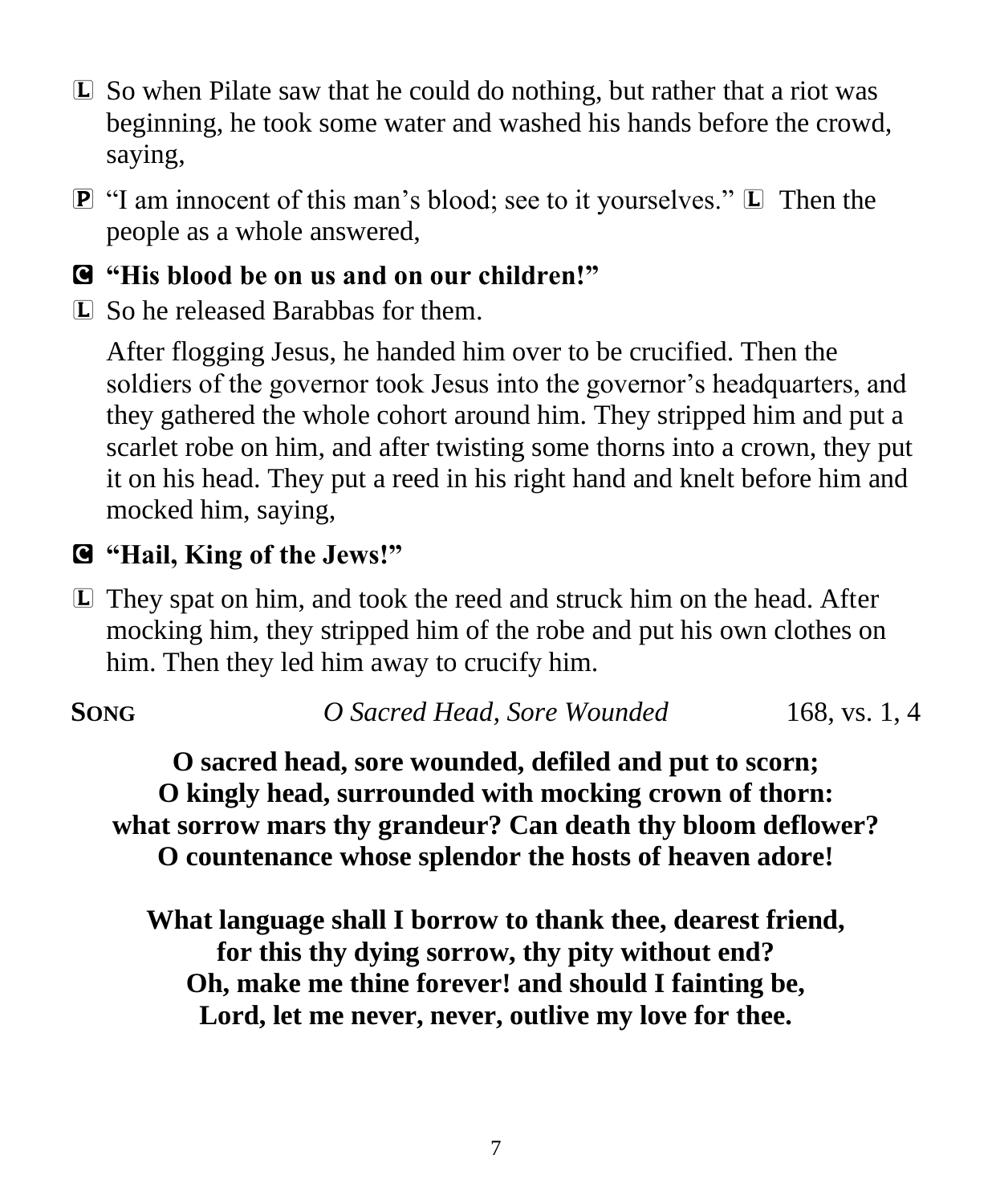**THE SECOND STATION… JESUS CARRIES HIS CROSS**

**THE THIRD STATION… JESUS FALLS THE FIRST TIME**

**THE FOURTH STATION… JESUS MEETS HIS HOLY MOTHER**

**THE FIFTH STATION… SIMON OF CYRENE HELPS JESUS CARRY HIS CROSS**

**SONG** *O Sacred Head Now Wounded* 168, vs. 2, 3

**Thy beauty, long desired, hath vanished from our sight; thy power is all expired, and quenched the light of light. How art thou pale with anguish, with sore abuse and scorn! How doth thy visage languish that once was right as morn!**

**In thy most bitter passion my heart to share doth cry, with thee for my salvation upon the cross to die. Ah, keep my heart thus moved to bear thy cross this day, to walk here alongside you on the road to Calvary.**

**THE SIXTH STATION… JESUS FALLS A SECOND TIME**

**THE SEVENTH STATION… JESUS COMFORTS THE WOMEN OF JERUSALEM** 

**THE EIGHTH STATION… JESUS FALLS THE THIRD TIME**

**THE NINTH STATION… JESUS IS STRIPPED OF HIS CLOTHING** 

**THE TENTH STATION… JESUS IS NAILED TO THE CROSS SONG**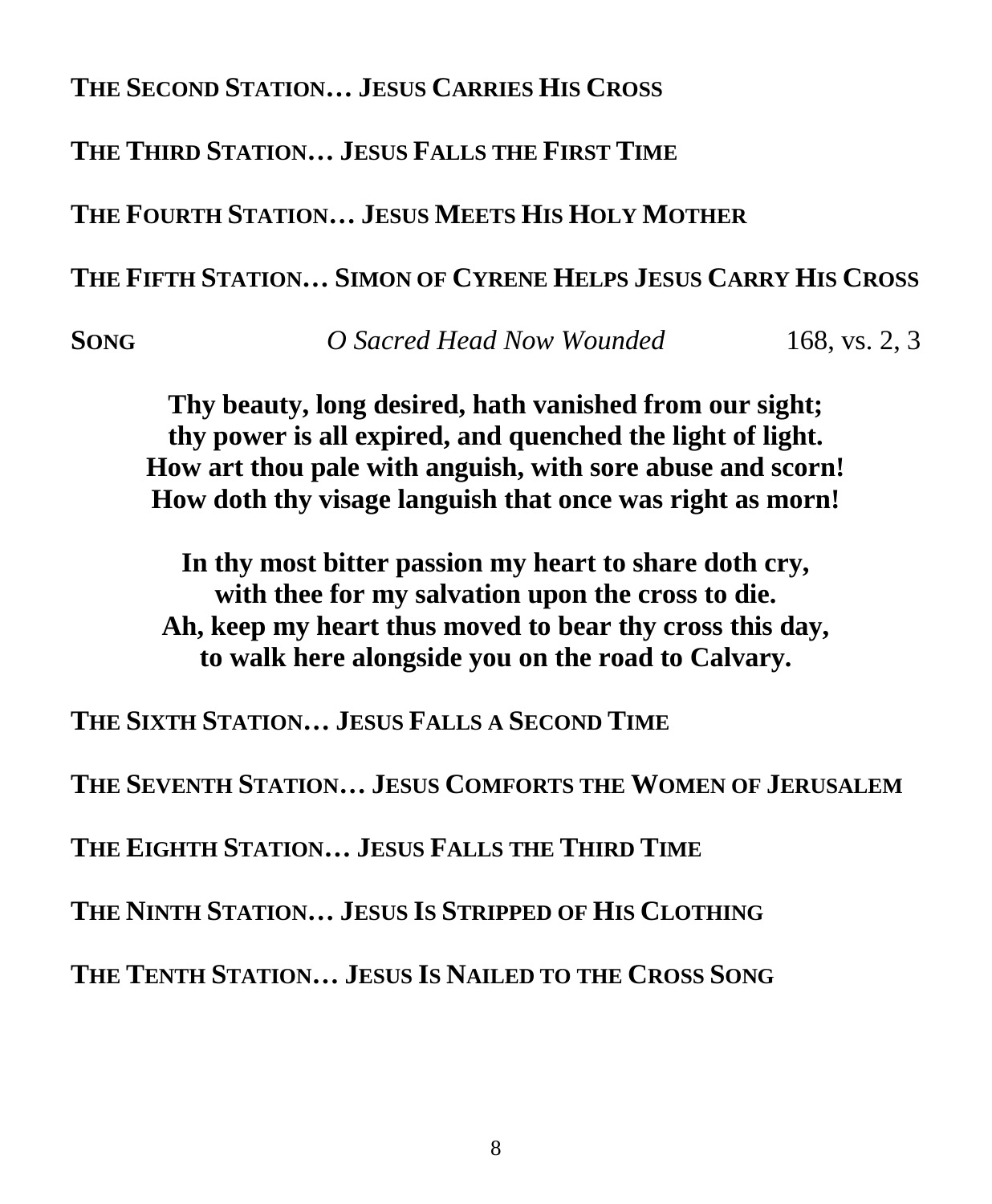**Ah, holy Jesus, how hast thou offended, that man to judge thee hath in hate pretended? By foes derided, by thine own rejected, O most afflicted.**

**Who was the guilty? Who brought this upon thee? Alas, my treason, Jesus, hath undone thee. 'Twas I, Lord Jesus, I it was denied thee: I crucified thee.**

**For me, kind Jesus, was thy incarnation, thy mortal sorrow, and thy life's oblation; thy death of anguish and thy bitter passion, for my salvation.**

**THE ELEVENTH STATION… JESUS' PROMISE TO THE BELIEVING THIEF** 

**THE TWELFTH STATION… JESUS DIES ON THE CROSS**

**SONG** *When I Survey The Wondrous Cross* 474

*When I survey the wondrous cross where the young Prince of Glory died, my richest gain I count but loss, and pour contempt on all my pride.*

*Forbid it, Lord, that I should boast, save in the cross of Christ, my God: all the vain things that charm me most, I sacrifice them to his blood.*

*See, from his head, his hands, his feet sorrow and love flow mingled down! Did e'er such love and sorrow meet, or thorns compose so rich a crown?*

*Were the whole realm of nature mine, that were an offering far too small; love so amazing, so divine, demands my soul, my life, my all.*

**THE THIRTEENTH STATION… JESUS IS TAKEN DOWN FROM THE CROSS**

**THE FOURTEENTH STATION… JESUS IS LAID IN THE TOMB**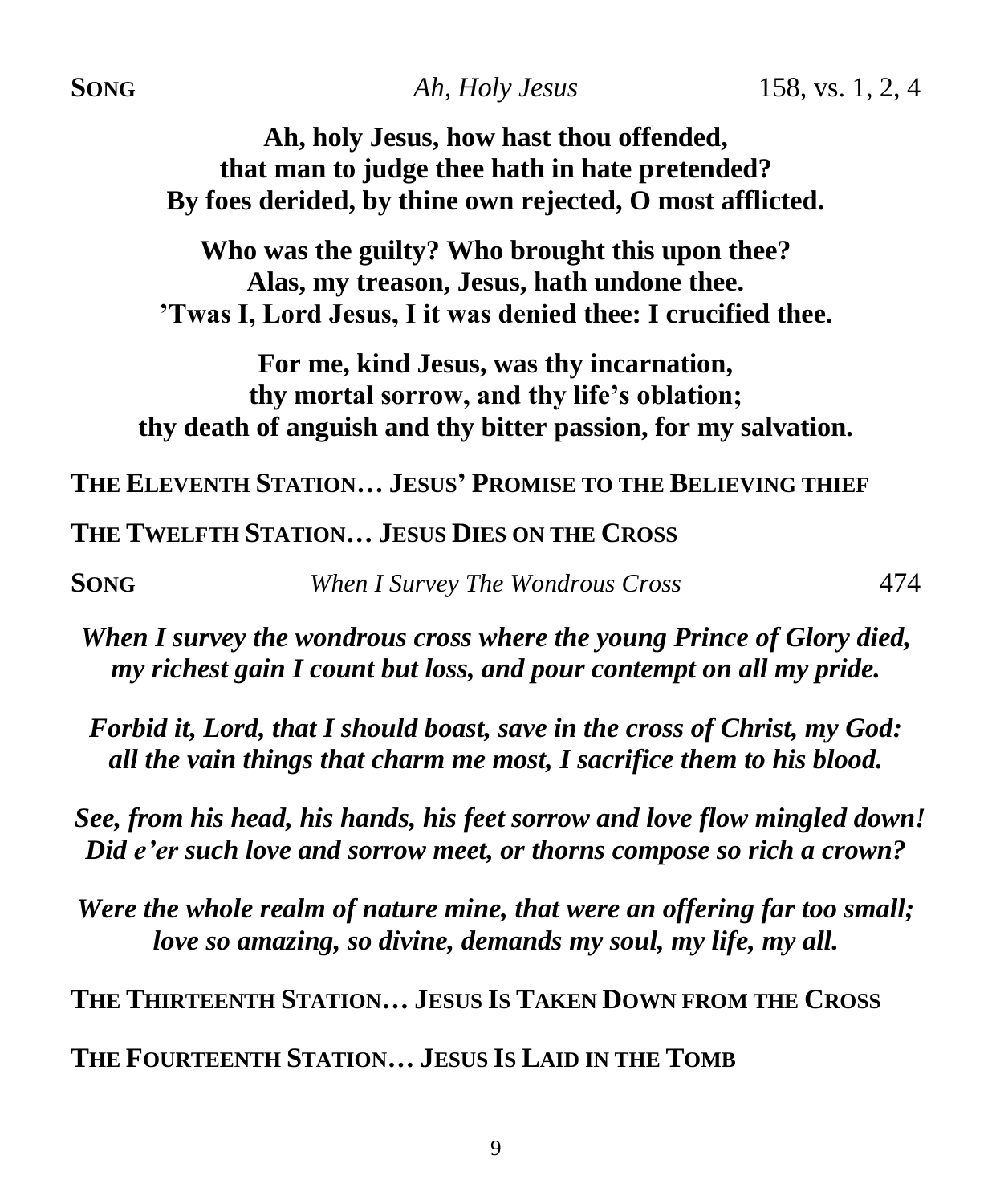#### **SONG** *Were You There?* 172

*Were you there when they crucified my Lord? Were you there when they crucified my Lord? Oh! Sometimes it causes me to tremble, tremble, tremble. Were you there when they crucified my Lord?*

*Were you there when they nailed him to the tree? Were you there when they nailed him to the tree? Oh! Sometimes it causes me to tremble, tremble, tremble. Were you there when they nailed him to the tree?*

*Were you there when they pierced him in the side? Were you there when they pierced him in the side? Oh! Sometimes it causes me to tremble, tremble, tremble. Were you there when they pierced him in the side?*

*Were you there when they laid him in the tomb? Were you there when they laid him in the tomb? Oh! Sometimes it causes me to tremble, tremble, tremble. Were you there when they laid him in the tomb?*

#### **INVITATION TO PRAYER**

- D As we contemplate the anguish of Jesus as he hung on the Cross, let us sit quietly, praying for ourselves, the world God has given us to care for, and the people God loves enough to die for. [*Silence is kept.*]
- D We pray for the nations of the world, the leaders of the nations, and all those with any authority. Pour your Spirit of boundless grace, courageous truth, divine peace, and selfless service into every heart. Let all people, ally and enemy, Muslim and Christian, Eastern and Western, be brought together in front of your throne of grace for justice, healing and restoration. As difficult as it is for us to pray for those with whom we disagree, Lord God, help us to pray with all our heart that your purpose be done in our lives today.

10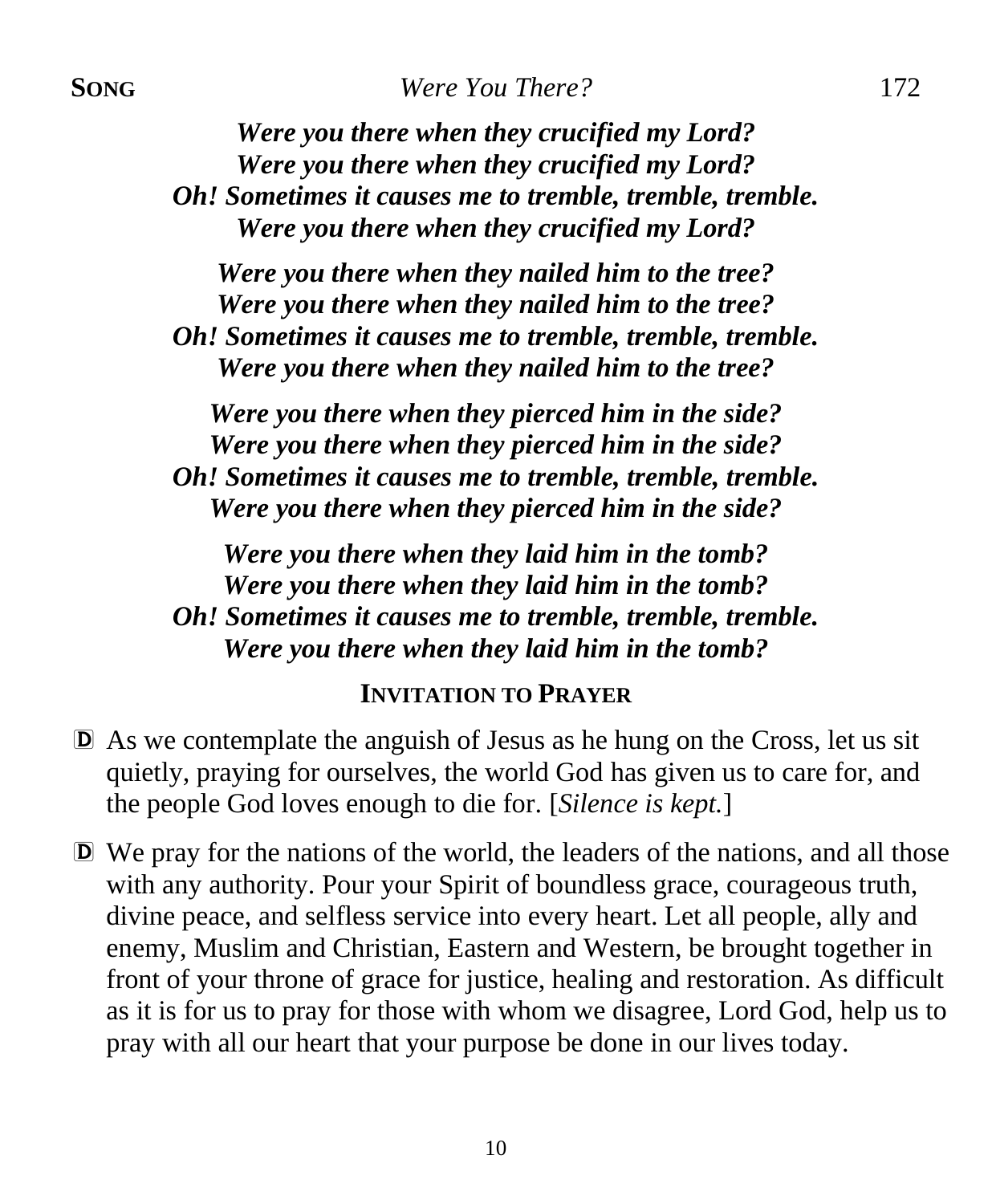

D Lord, let your Spirit guide all communities of faith, that they may be havens of worship, learning, praise, service and peace. Protect and shield the men and women of our armed forces, medical workers, and first responders, preserving them from danger and giving them a sense of your abiding presence and our unswerving support for their willingness to place their lives on the line. And Lord, we do not love as well as you do, but we love those near and dear to us. Heal those for whom we care, especially those we name now [*Leave time* …] Comfort those who are dying. As difficult as it is for us to accept sorrow and hardship, Lord God, help us to pray with all our heart that your purpose be done in our lives today.

#### **Jesus, remember me when you come into your kingdom; Jesus, remember me when you come into your kingdom.**

D Holy Jesus, the season of Lent is one of prayer and fasting, preparation and contemplation, honesty and repentance. Guide and bless all those who spent this Lent seeking to live more deeply into our baptismal vows, that as they emerge from this season they are able to open their hearts, minds, souls and spirits ever more widely to receive the boundless gifts you offer to those who renounce evil and choose to follow you as Lord and Savior. As difficult as it is for us to turn away from all the attractive but dangerous things that tempt us, Lord God, help us to pray with all our heart that your purpose be done in our lives today.

#### **Jesus, remember me when you come into your kingdom; Jesus, remember me when you come into your kingdom.**